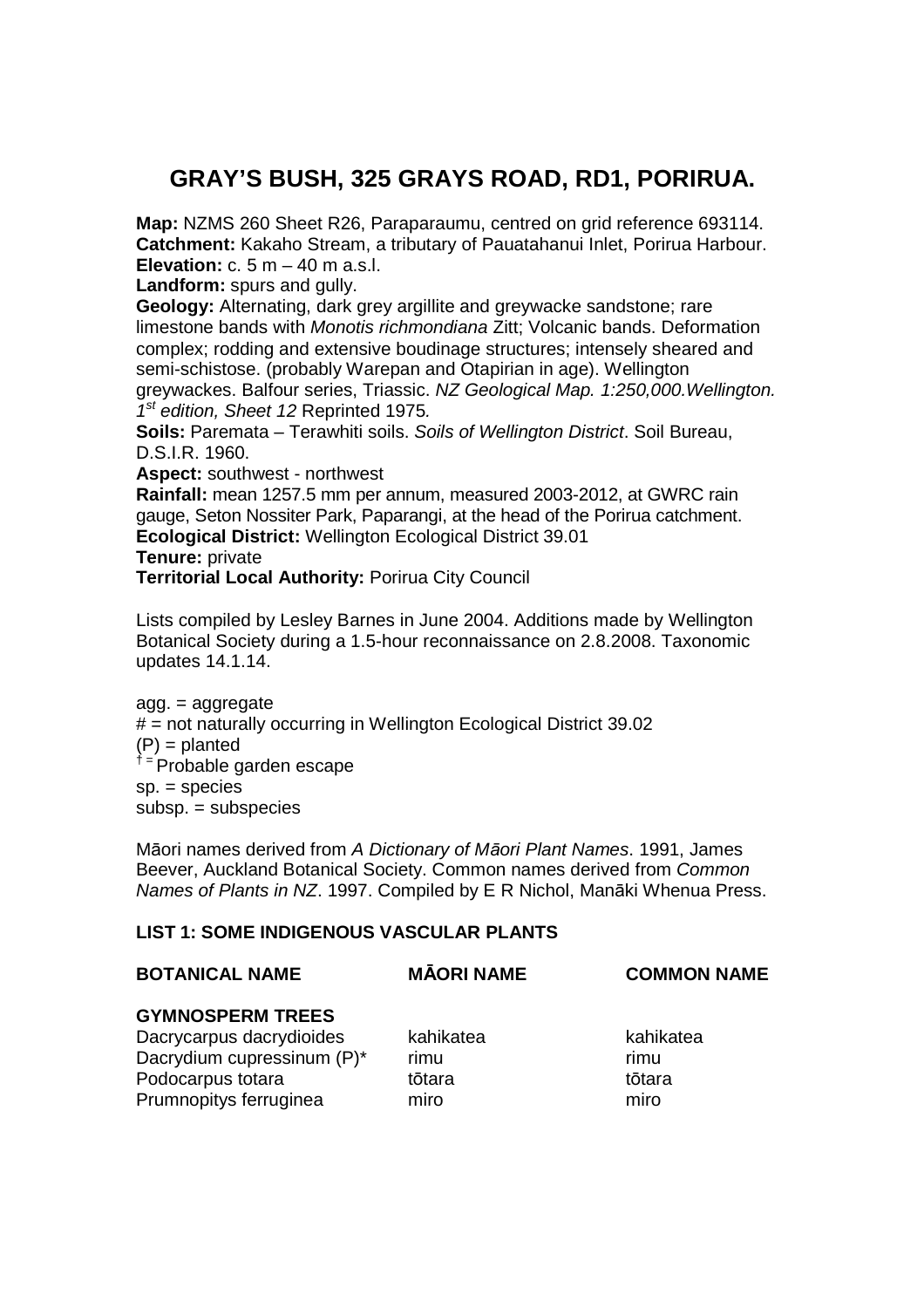| Prumnopitys taxifolia              | mataī            | mataī                       |
|------------------------------------|------------------|-----------------------------|
| <b>MONOCOTYLEDONOUS TREES</b>      |                  |                             |
| Cordyline australis                | tī kōuka         | cabbage tree                |
| Rhopalostylis sapida (P)           | nīkau            | nīkau                       |
| DICOTYLEDONOUS TREES AND SHRUBS    |                  |                             |
| Alectryon excelsus                 | tītoki           | titoki                      |
| Beilschmiedia tawa                 | tawa             | tawa                        |
| Brachyglottis repanda              | rangiora         | rangiora                    |
| Carmichaelia australis             | mākaka           | NZ broom                    |
| Carpodetus serratus                | putaputawētā     | marbleleaf                  |
| Coprosma areolata                  |                  | thin-leaved coprosma        |
| Coprosma grandifolia               | raurekau, kanono | kanono                      |
| Coprosma lucida                    | karamu           | karamu                      |
| Coprosma propinqua                 |                  |                             |
| var. propinqua                     |                  | a coprosma sp.              |
| Coprosma repens                    | taupata          | taupata                     |
| Coprosma rhamnoides                |                  | a coprosma sp.              |
| Coprosma robusta                   | karamu           | karamu                      |
| Coprosma rotundifolia              |                  | round-leaved coprosma       |
| Coprosma propinqua<br>x C. robusta |                  |                             |
| # Corynocarpus laevigatus          | karaka           | a coprosma hybrid<br>karaka |
| Dysoxylum spectabile               | kohekohe         | kohekohe                    |
| Elaeocarpus dentatus               | hīnau            | hīnau                       |
| Geniostma ligustrifolium           |                  |                             |
| var. ligustrifolium                | hangehange       | hangehange                  |
| Griselinia littoralis              | papauma          | broadleaf                   |
| Griselinia lucida                  | puka             | puka                        |
| Hedycarya arborea                  | porokaiwhiri     | pigeonwood                  |
| # Hoheria populnea                 | houhere          | lacebark                    |
| Hoheria sexstylosa                 | houhere          | lacebark                    |
| Knightia excelsa                   | rewarewa         | rewarewa                    |
| Kunzea ericoides agg.              | kānuka           | kānuka                      |
| Laurelia novae-zelandiae           | pukatea          | pukatea                     |
| Leptospermum scoparium agg.        | mānuka           | manuka                      |
| Melicope ternata                   | wharangi         | wharangi                    |
| Melicytus ramiflorus               | māhoe            | mahoe                       |
| Mida salicifolia                   | maire            | willow-leaved maire         |
| Myoporum laetum                    | ngaio            | ngaio                       |
| Myrsine australis                  | māpou            | mapou                       |
| Olearia paniculata                 | akiraho          | akiraho                     |
| Pennantia corymbosa                | kaikōmako        | kaikomako                   |
| Piper excelsum                     | kawakawa         | kawakawa                    |
| # Pittosporum crassifolium         | karo             | karo                        |
| Pittosporum eugenioides            | tarata           | lemonwood                   |
|                                    |                  |                             |

2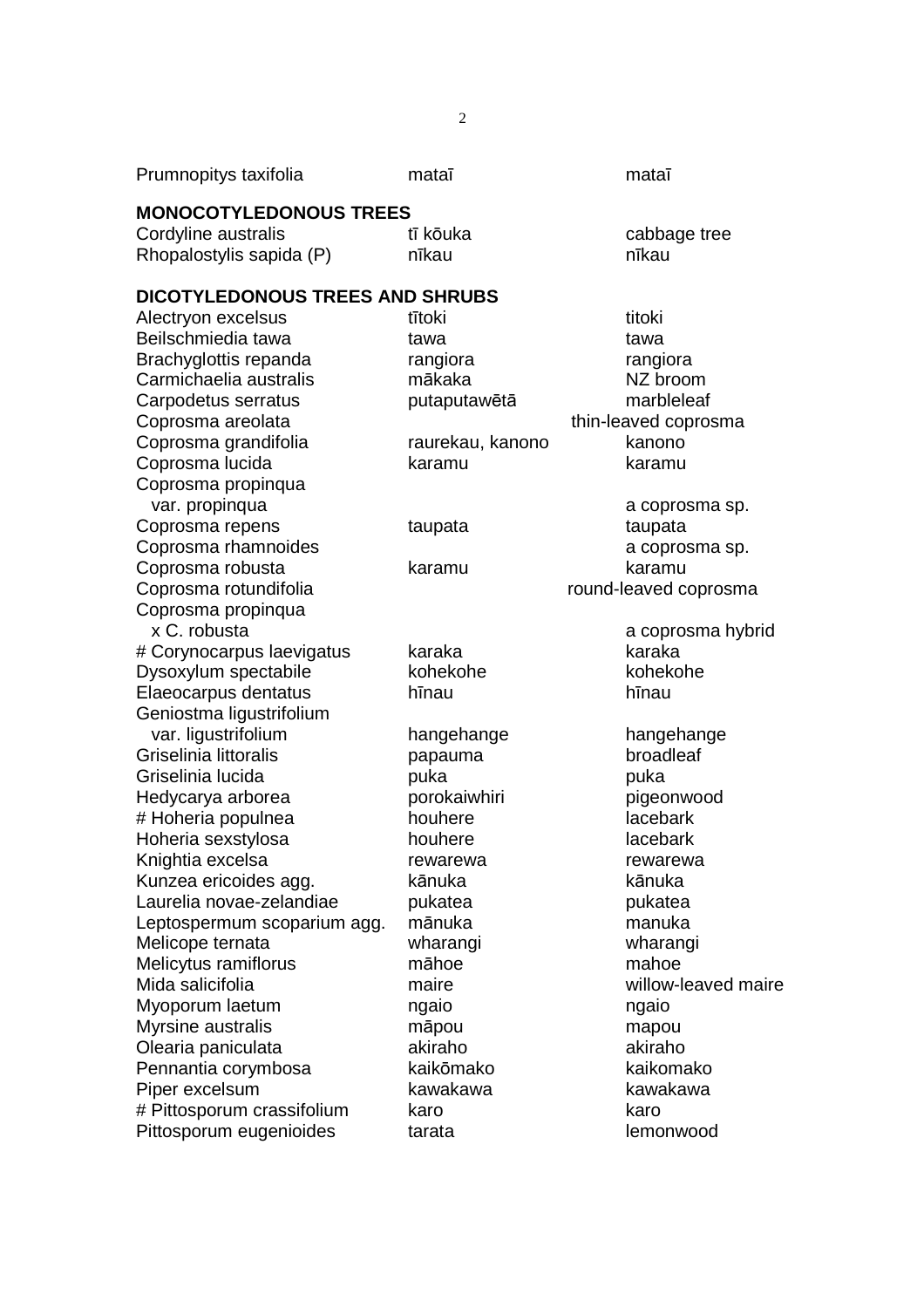# Pittosporum ralphii a pittosporum sp. Pittosporum tenuifolium kohuhu kohuhu kohuhu Pseudopanax arboreus whauwhaupaku five-finger Pseudopanax crassifolius horoeka lancewood Pseudowintera colorata† horopito mountain horopito Sophora chathamica **kōwhai** kōwhai kōwhai Sophora microphylla kōwhai kōwhai kōwhai # Sophora tetraptera kōwhai kōwhai Streblus banksii ewekuri large-leaved milk tree Streblus heterophyllus tūrepo small-leaved milk tree **MONOCOT LIANES** Ripogonum scandens kareao supplejack **DICOT LIANES AND RELATED TRAILING PLANTS**  Metrosideros fulgens akakura metalang scarlet rata Metrosideros perforata akatea entre clinging rata Muehlenbeckia australis pōhuehue pōhuehue Muehlenbeckia complexa pōhuehue pōhuehue Parsonsia heterophylla kaihua kaihua NZ jasmine Passiflora tetrandra **Kōhia** kōhia NZ passion flower **FERNS**  Anarthropteris lanceolata lance fernis and lance fernis and lance fermitive and lance fermitive and lance ferm Arthropteris tenella in the state of the state of the state in the state of the state of the state of the state of the state of the state of the state of the state of the state of the state of the state of the state of the Asplenium bulbiferum manamana hen and chickens Asplenium flabellifolium necklace fern Asplenium flaccidum makawe o Raukatauri hanging spleenwort Asplenium hookerianum (both forms) and the settlement of the Hooker's spleenwort Asplenium oblongifolium huruhuruwhenua shining spleenwort Asplenium polyodon betako sickle spleenwort Asplenium bulbiferum x A. flaccidum and asplenium hybrid Asplenium bulbiferum x A. hookerianum and an asplenium hybrid Asplenium flaccidum x A.hookerianum and an asplenium hybrid Blechnum filiforme **pānako thread fern** Cyathea dealbata **bonga** bonga silver fern Lastreopsis glabella smooth shield fern Lastreopsis microsora a lastreopsis sp. Microsorum pustulatum subsp. pustulatum bowaowao hound's tongue fern Microsorum scandens mokimoki fragrant fern Pellaea rotundifolia tarawera tarawera round-leaved fern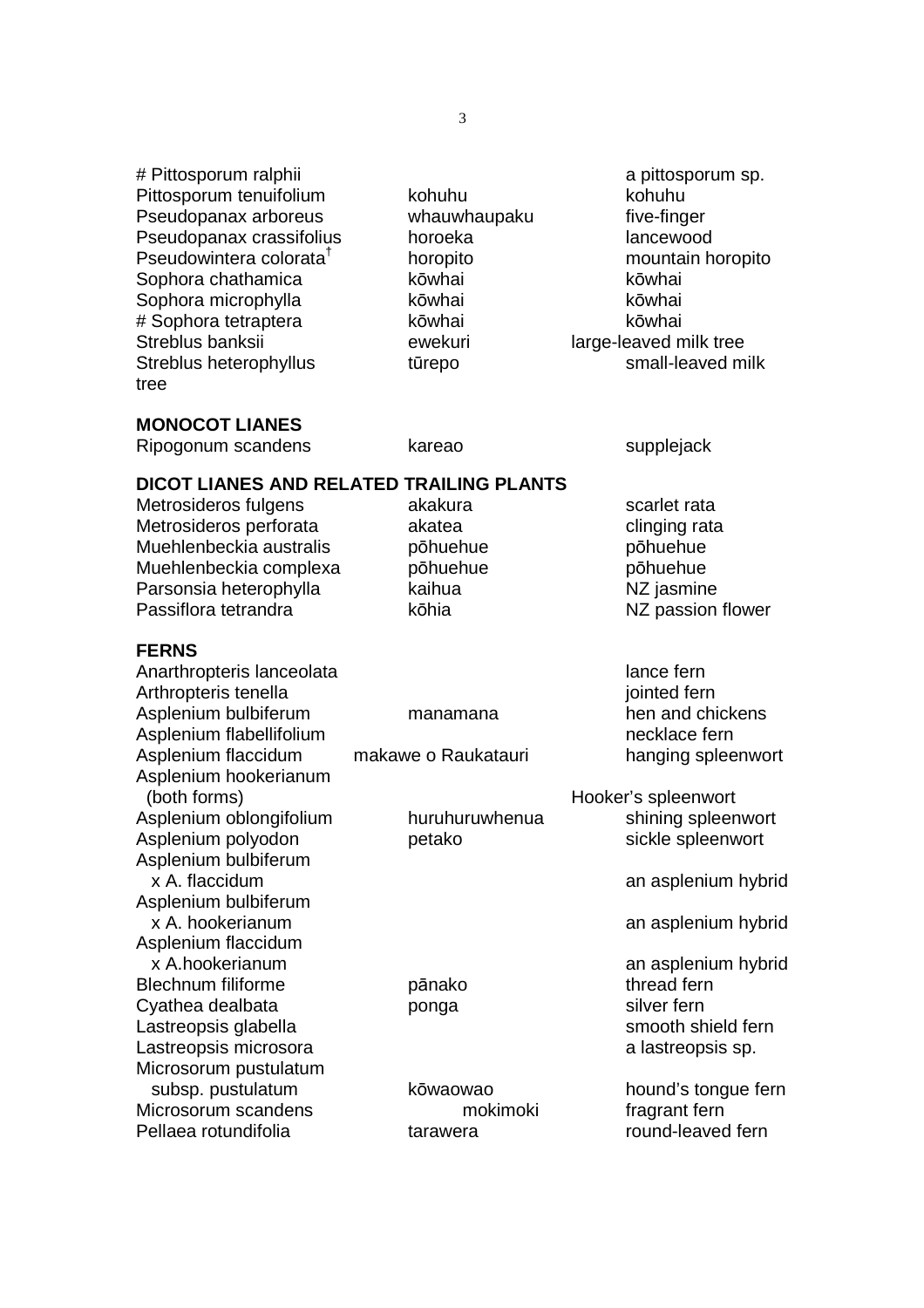Polystichum neozelandicum subsp. zerophyllum pikopiko common shield fern Pteridium esculentum **rārahu bracken** Pteris tremula turawera shaking brake Pyrrosia eleagnifolia bota dia leather-leaf fern

#### **ORCHIDS**

Diplodium alobulum and a greenhood orchid sp.

#### **GRASSES**

Microlaena avenacea bush rice grass

#### **SEDGES**

### **RUSHES**

None recorded

### **MONOCOTYLEDONOUS HERBACEOUS PLANTS**

Dianella nigra tūrutu blueberry

### **DICOTYLEDONOUS HERBACEOUS PLANTS**

| Cardamine sp         | panapana | NZ bitter cress |
|----------------------|----------|-----------------|
| Oxalis exilis        |          | an oxalis sp.   |
| Parieteria debilis   |          | NZ pellitory    |
| Stellaria parviflora | kohukohu | NZ chickweed    |
|                      |          |                 |

#### **+++++++++++++++++++++++++++++++++++++++++++++++++++++++++++++**

#### **LIST 2: SOME FUNGI**

Coriolus versicolor a bracket fungus coriolus versicolor Flammulina velutipes a gill fungus a gill fungus Geastrum velutinum version of the state of the state of the velvet earthstar Ileodictyon cibarium a basket fungus a basket fungus Weraroa erythrocephala pouch fungus pouch fungus

Uncinia banksii a hooked sedge sp. Uncinia filiformis<br>
Uncinia scabra<br>
Uncinia scabra<br>
A hooked sedge sp.<br>
a hooked sedge sp. a hooked sedge sp. Uncinia uncinata matau a Māui a hooked sedge sp.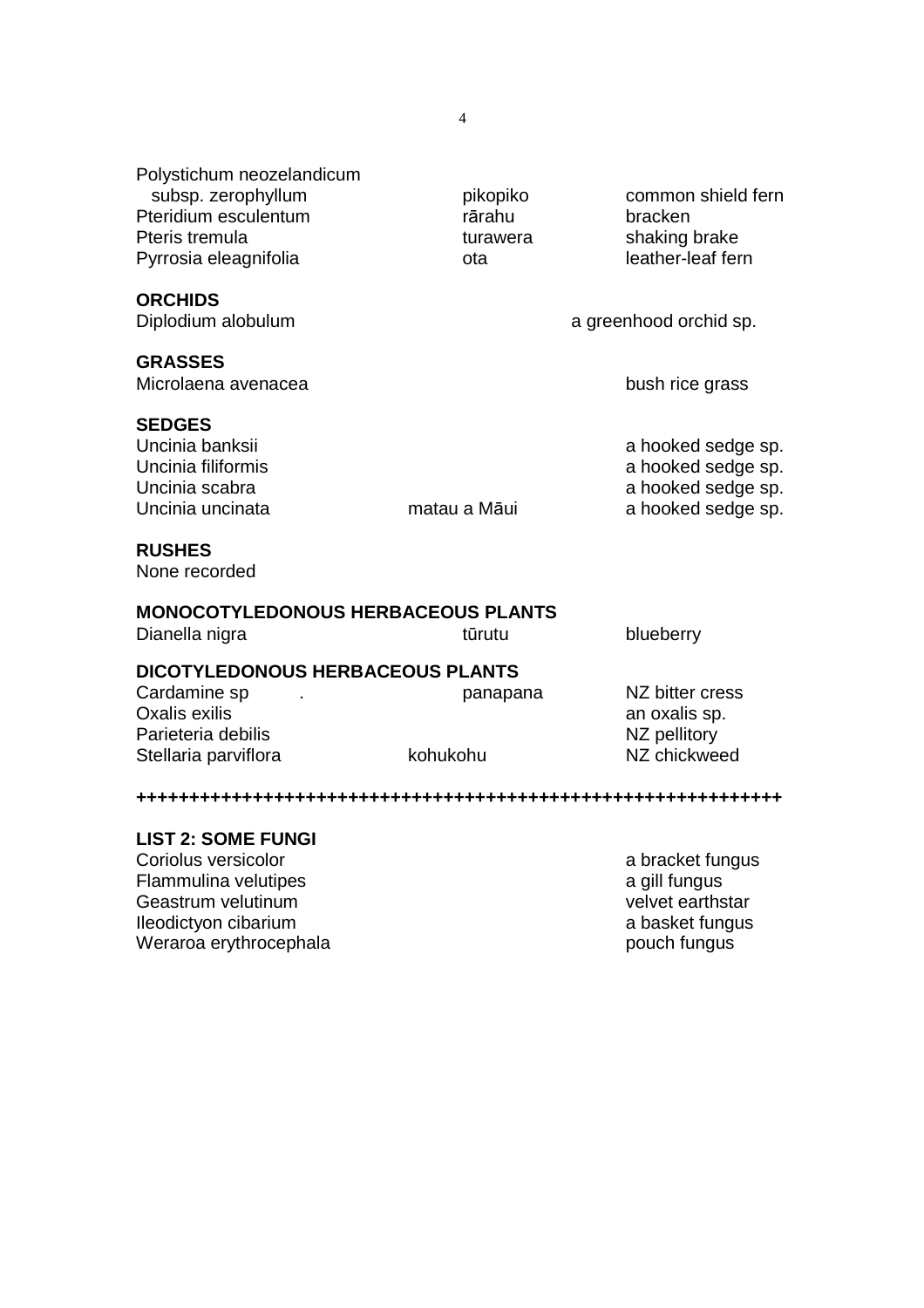| <b>LIST 3: SOME ADVENTIVE VASCULAR PLANTS</b>                                                                                                                                                                        |          |                                                                                                                                       |
|----------------------------------------------------------------------------------------------------------------------------------------------------------------------------------------------------------------------|----------|---------------------------------------------------------------------------------------------------------------------------------------|
| <b>GYMNOSPERM TREES</b><br>Cupressus macrocarpa                                                                                                                                                                      |          | macrocarpa                                                                                                                            |
| <b>DICOTYLEDONOUS TREES AND SHRUBS</b><br>Chamaecytisus palmensis                                                                                                                                                    |          | tree lucerne                                                                                                                          |
| <b>FERNS</b><br>None recorded                                                                                                                                                                                        |          |                                                                                                                                       |
| <b>GRASSES</b><br>Ehrharta erecta                                                                                                                                                                                    |          | veld grass                                                                                                                            |
| <b>SEDGES</b><br>None recorded                                                                                                                                                                                       |          |                                                                                                                                       |
| <b>RUSHES</b><br>None recorded                                                                                                                                                                                       |          |                                                                                                                                       |
| DICOTYLEDONOUS HERBACEOUS PLANTS, other than orchids, grasses,<br>sedges, rushes<br>None recorded                                                                                                                    |          |                                                                                                                                       |
| <b>COMPOSITE HERBACEOUS PLANTS</b>                                                                                                                                                                                   |          |                                                                                                                                       |
| Conyza albida<br>Hypochaeris radicata                                                                                                                                                                                |          | tall fleabane<br>catsear                                                                                                              |
| DICOTYLEDONOUS HERBACEOUS PLANTS, other than composites<br>Callistemon sp.<br>Cardamine sp.<br>Euphorbia peplus<br>Galium aparine<br>Oxalis sp.<br>Physalis peruviana<br>Solanum chenopodioides<br>Solanum (nigrum?) |          | a callistemon sp.<br>a cress sp.<br>milkweed<br>bedstraw<br>an oxalis sp.<br>Cape gooseberry<br>velvet nightshade<br>black nightshade |
|                                                                                                                                                                                                                      |          |                                                                                                                                       |
| <b>LIST4: SOME INDIGENOUS BIRDS</b><br>Gerygone igata<br>Hemiphaga novaeseelandiae<br>novaeseelandiae<br>Prosthemadera novaeseelandiae                                                                               | riroriro | grey warbler                                                                                                                          |
|                                                                                                                                                                                                                      | kererū   | NZ pigeon                                                                                                                             |

5